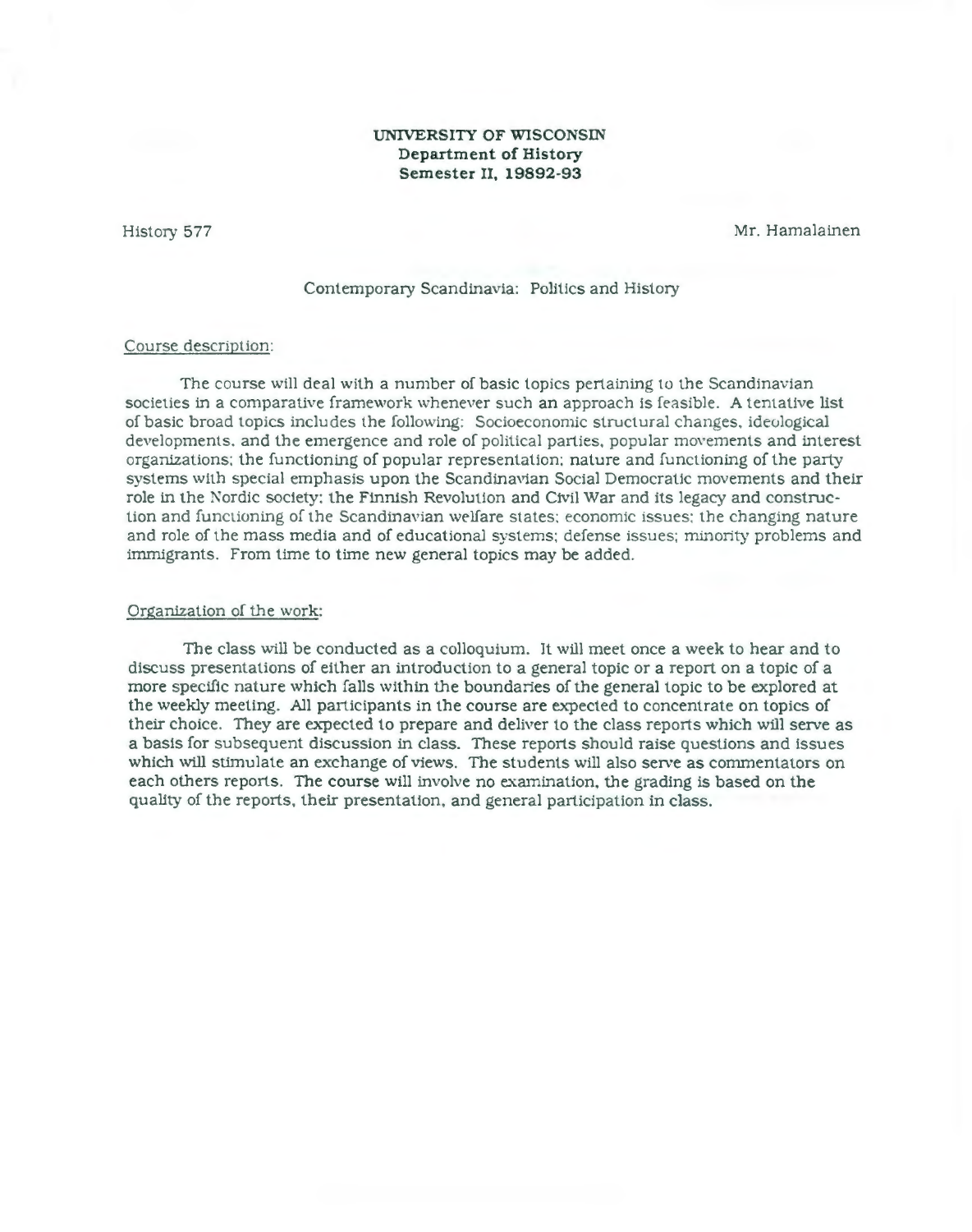History 577 - 2 - Mr. Hamalainen

and the process company and the process of the off-state and company of the

POLITICAL PARTIES

INTEREST ORGANIZATIONS AND PRESSURE GROUPS

MASS MEDIA

ECONOMY

DEFENSE

SOCIAL POLICIES

EDUCATION

HEALTH CARE

MINORITIES AND IMMIGRATION